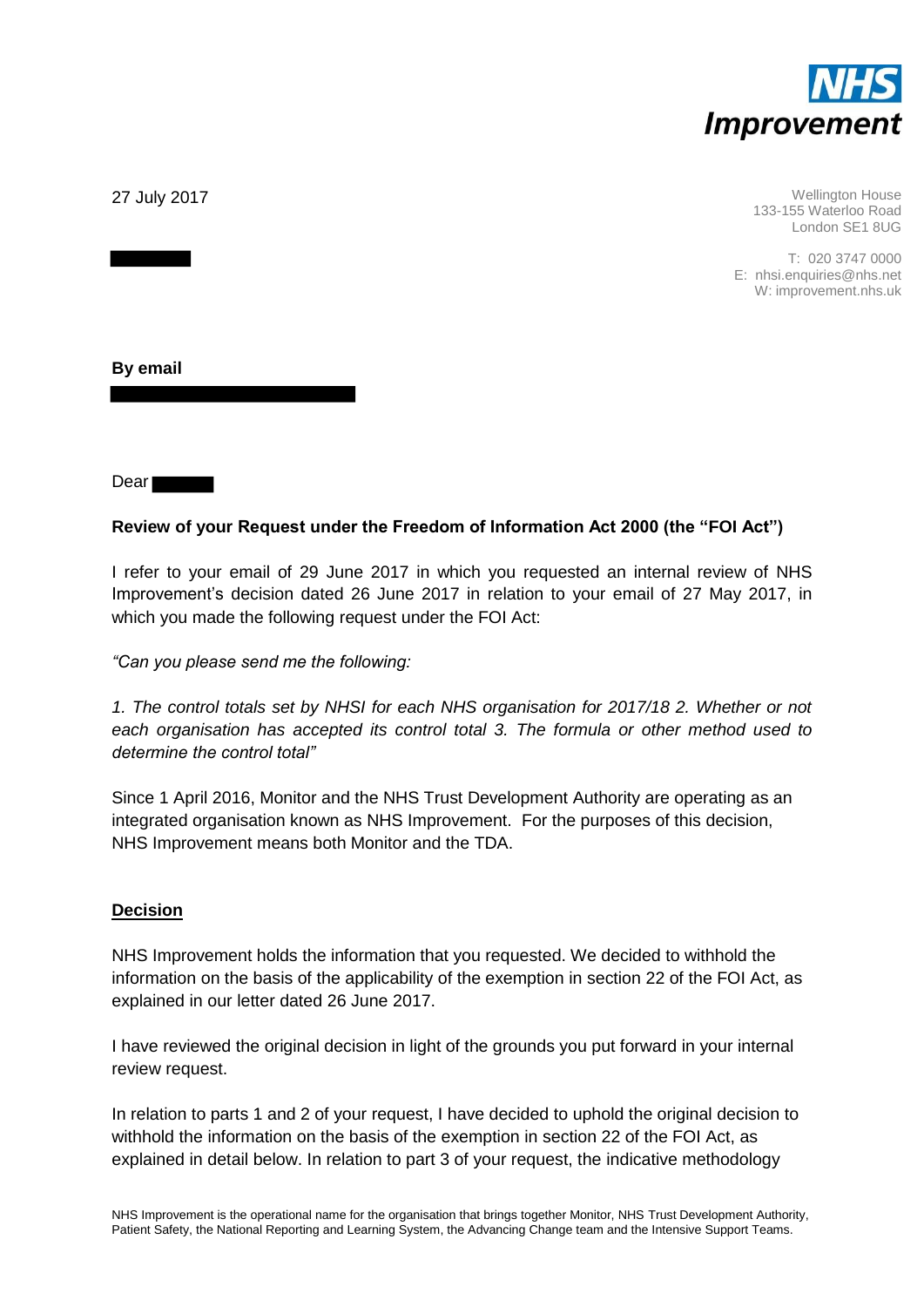used to determine the 2017/18 control totals was published [here](https://improvement.nhs.uk/uploads/documents/STF_and_Financial_CT_1718_1819_Guidance_Indicative.pdf) and has now been finalised without any changes.

### **Section 22: information intended for future publication**

Section 22 provides an exemption where information is held by a public authority with a view to future publication, if it is reasonable to withhold the information from disclosure until the date of publication.

NHS Improvement is planning to publish the control total for each NHS trust and NHS foundation trust, and whether or not they have accepted their control totals, as part of the quarter 1 2017/18 finance report. The quarter 1 performance report containing this information will be published on our web-site in September and will form part of the September 2017 NHS Improvement Board meeting agenda. As set out in the original decision letter, financial reports to the NHS Improvement Board are published on our website.

We consider that it is reasonable that the above information is withheld from disclosure until it is published as part of the quarter 1 2017/18 finance report. The quarter 1 2017/18 finance report will provide important context to this information and we consider that the information should be published alongside the other information in this report, rather than in isolation.

#### *Public interest test*

Section 22 of the FOI Act is a qualified exemption and NHS Improvement is therefore required to carry out a public interest test to determine whether the exemption should be maintained. There is a public interest in transparency in relation to the finances of NHS trusts and foundation trusts, and in the measures taken by NHS Improvement regarding the regulation of trusts. As set out above, we will publish the requested information as part of the quarter 1 2017/18 finance report. I consider that the public interest will be better served through this information being published in the context of the other information in this finance report. In conclusion, I consider that the public interest in maintaining the exemption outweighs the public interest in disclosure

#### **Review rights**

If you are not content with the outcome of the internal review, you have the right to apply directly to the Information Commissioner for a decision. The Information Commissioner can be contacted at: Information Commissioner's Office, Wycliffe House, Water Lane, Wilmslow, Cheshire, SK9 5AF.

Please note that this letter will shortly be published on our website. This is because information disclosed in accordance with the FOI Act is disclosed to the public at large. We will, of course, remove your personal information (e.g. your name and contact details) from the version of the letter published on our website to protect your personal information from general disclosure.